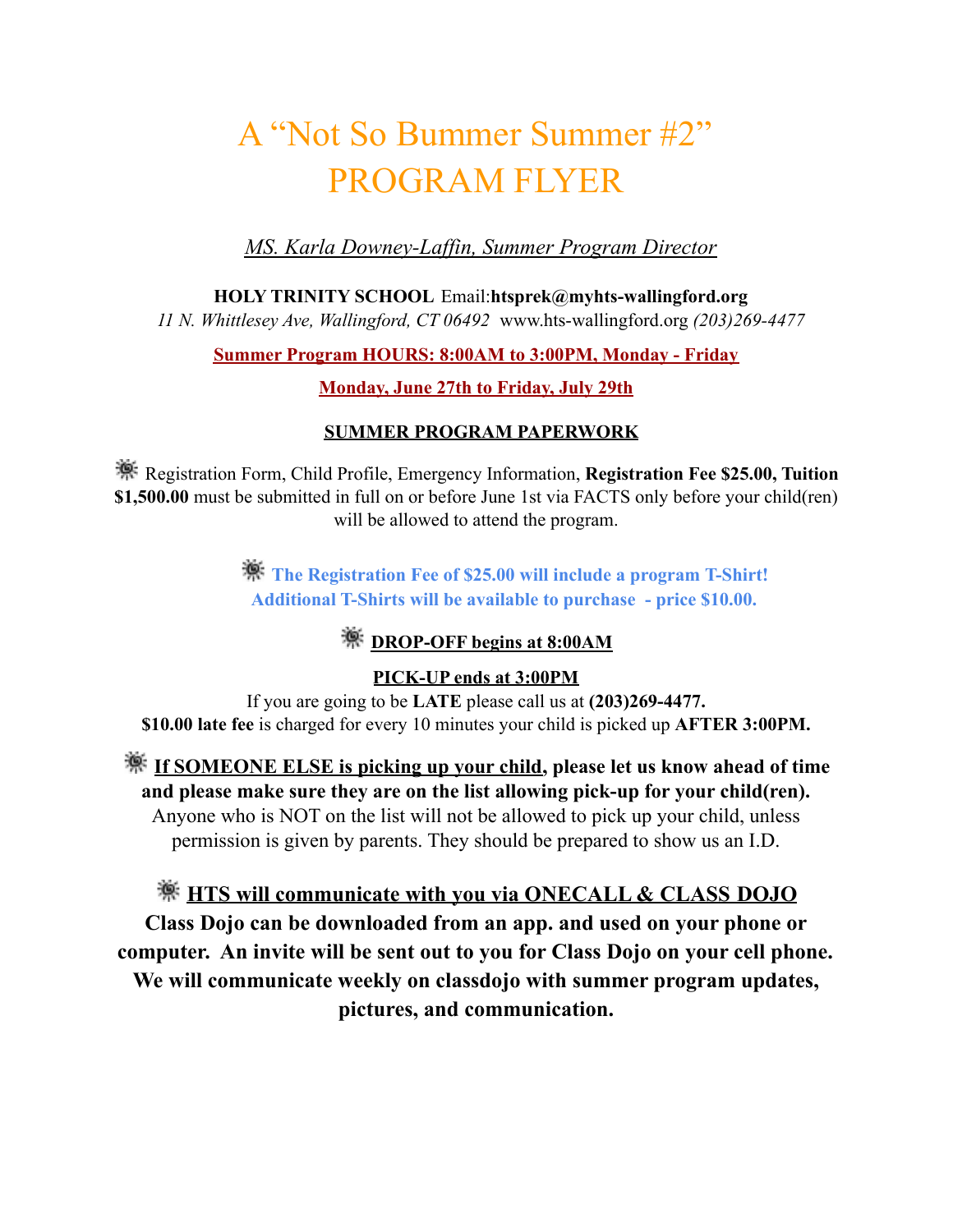| <b>WEEK</b>          | <b>DATE</b>                          | <b>THEME</b>                                                                                                                                                                                                                                                                                                                                                                                               |
|----------------------|--------------------------------------|------------------------------------------------------------------------------------------------------------------------------------------------------------------------------------------------------------------------------------------------------------------------------------------------------------------------------------------------------------------------------------------------------------|
| Week<br><b>ONE</b>   | June 27th - July<br>1st              | <b>SPACE WEEK</b><br>Time to suit up astronauts, we have a mission. Join us in a<br>journey through the stars as we look at different planets,<br>star types, galaxies, constellations, and much more! We<br>will have fun creating this out of this world theme.                                                                                                                                          |
| Week<br>TWO          | July 5th - July 8th                  | <b>!!CLOSED MONDAY, JULY FOURTH!!</b><br><b>America The Beautiful</b>                                                                                                                                                                                                                                                                                                                                      |
|                      |                                      | We will celebrate all of the wonderful traditions that<br>America has. The children will enjoy preparing for a special<br>parade around our school. As we celebrate our nation's<br>birthday we will learn about our country from sea to<br>shining sea and be creative with many art projects, music,<br>and activities. We will also experience the wonderful<br>diversity of America's land and people. |
| Week<br><b>THREE</b> | July 11th - July<br>15 <sub>th</sub> | A "Camping" We Will Go!<br>We will explore our outside environment with a nature<br>scavenger hunt, tell campfire stories and create nature<br>prints. We will have fun exploring camping based art<br>projects. We will delve into reading with some special<br>flashlight books. The children will make their favorite<br>camping based recipes.                                                         |
| Week<br><b>FOUR</b>  | July 18th - July<br>22nd             | The Wonders of S.T.R.E.A.M<br>We will have a fun filled week as scientists and engineers.<br>Each day we will focus on different S.T.R.E.A.M. (science,<br>technology, religion, engineering, art, and math)concepts.<br>This will be a hands-on fun filled week!                                                                                                                                          |
| Week<br><b>FIVE</b>  | <u> July 25th - </u><br>July 29th    | <b>Aquatic Science Week</b><br>We will explore what lurks beneath the water's surface?<br>This week we will take a special look at aquatic life and<br>their habitats. We will have a special visit from Mystic<br>Aquarium.                                                                                                                                                                               |

**Each week we will incorporate hands-on activities that are fun, engaging, and create social experiences for the children. Weekly the children will have the opportunities to deepen their faith with God. We will engage the children with art, music and movement, themed centers, and much fun!**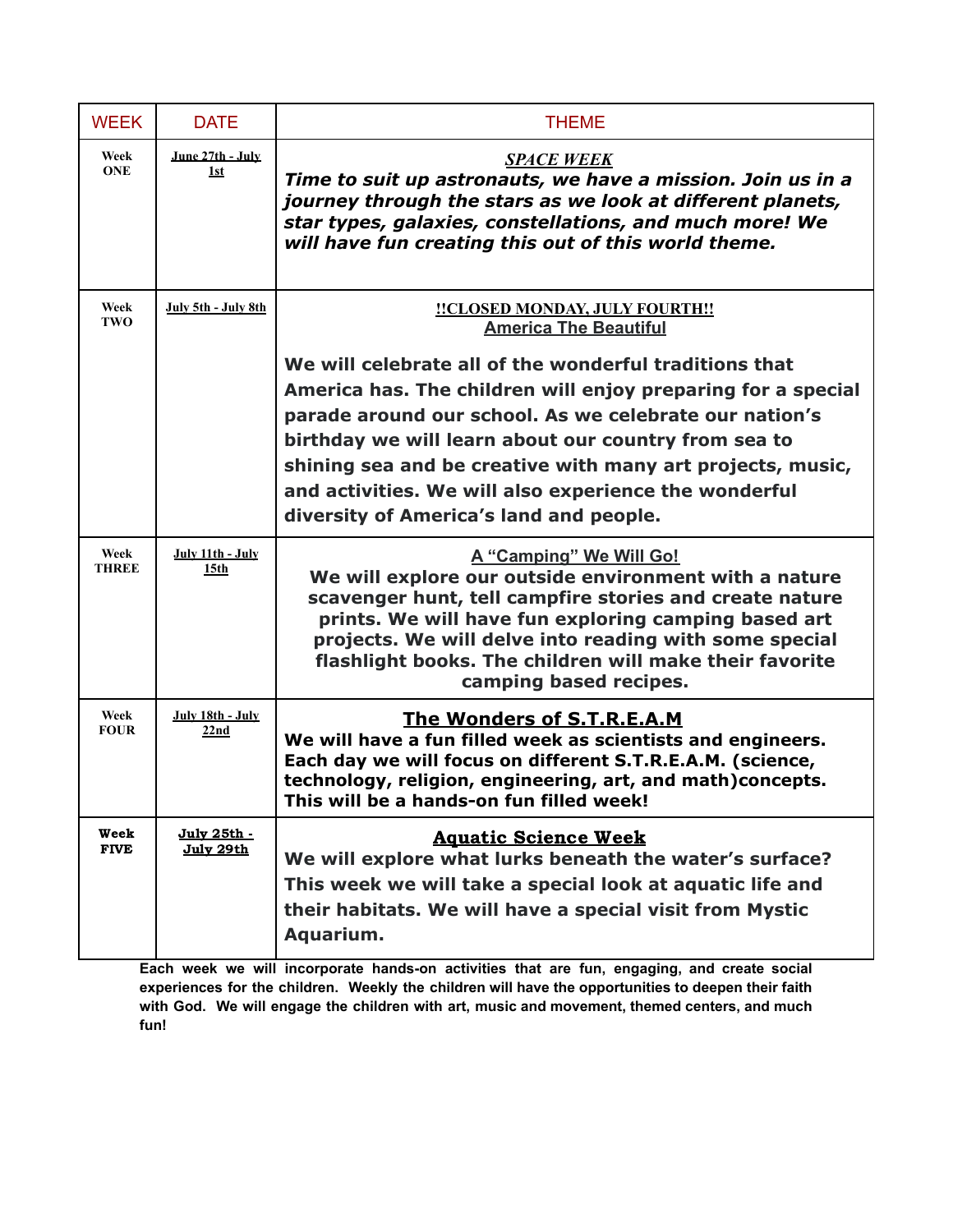### *Before You Start Packing For The Day*

#### *Items Not Allowed in the Summer Program*

*● Electronics - Toys - Trading Cards - Candy - Soda Things will be taken away and given to the parents at the end of the day.*

*● Please note that HTS is not responsible for lost or stolen items.*

### *Label Your Child(s) Things*

**Lots of kids = lots of stuff! Children should know what they packed in their bags. Have your child pack with you, they need to know what they have to bring to school.**

## **What to wear to the Summer Program!**

# Clothing

Children should wear comfortable, yet appropriate clothing for the day. We do have air conditioning and on rainy days, they may get chilly. Please have your child wear his or her summer program shirt each day.

# Don't Wear The "New" Outfit

Depending on the day, weather and activities planned, your child may get dirty.

# Shoes - Sneakers Only

No open toed shoes, flip flops, or sandals are allowed**.**

## Change of Clothes

Please provide your child one complete change of clothes in a labeled Ziploc bag (shirt, shorts, underwear, socks).

### **Swimwear**

Tankinis or one piece bathing suits are appropriate swimwear - No bikinis. Please provide separate waterproof shoes for water play.